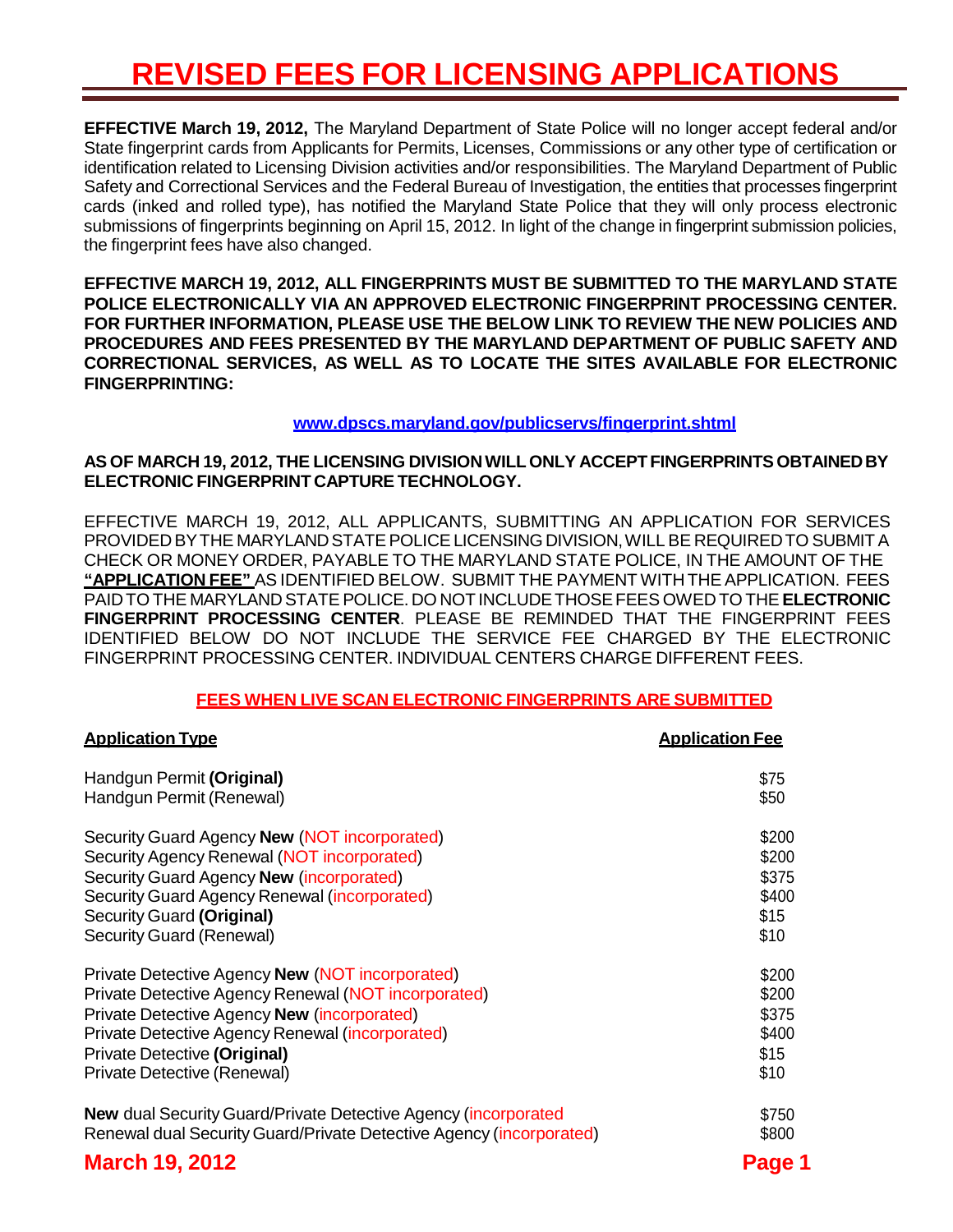## **FEES WHEN LIVE SCAN ELECTRONIC FINGERPRINTS ARE SUBMITTED**

| <b>Application Type</b>                                                                                                                                                                                                                                            | <b>Application Fee</b>               |
|--------------------------------------------------------------------------------------------------------------------------------------------------------------------------------------------------------------------------------------------------------------------|--------------------------------------|
| <b>New dual Security Guard/Private Detective Agency (NOT incorporated)</b>                                                                                                                                                                                         | \$375                                |
| Renewal dual Security Guard/Private Detective Agency (NOT incorporated)                                                                                                                                                                                            | \$400                                |
| Corporate Officers for Security Guard/Private Detective Agency (Original)                                                                                                                                                                                          | N/A                                  |
| Corporate Officers for Security Guard or Private Detective Agency Renewal                                                                                                                                                                                          | N/A                                  |
| <b>In-State Fees</b><br>Security Systems Agency (Individual Licensee - Original)<br>Security Systems Agency Firm Member (Original) Security<br><b>Systems Agency (Renewal)</b><br>Security Systems Agency Firm (Renewal)<br>Security Systems Technician (Original) | \$100<br>N/A<br>\$100<br>N/A<br>\$15 |
| Security Systems Technician (Renewal)                                                                                                                                                                                                                              | \$15                                 |
| Special Police Officer (Original)                                                                                                                                                                                                                                  | \$100                                |
| Special Police Officer (Renewal)                                                                                                                                                                                                                                   | \$60                                 |
| Railroad Police Officer (Original)                                                                                                                                                                                                                                 | \$160                                |
| Railroad Police Officer (Renewal)                                                                                                                                                                                                                                  | N/A                                  |
| Special Police Officer/Railroad Police from State agencies                                                                                                                                                                                                         | N/A                                  |
| K-9 Registration                                                                                                                                                                                                                                                   | N/A                                  |
| K-9 Registration (Renewal)                                                                                                                                                                                                                                         | N/A                                  |
| Purchase of Regulated Firearm                                                                                                                                                                                                                                      | \$10                                 |
| Secondary Sales of Regulated Firearms                                                                                                                                                                                                                              | \$10                                 |
| Firearms Dealer (New)                                                                                                                                                                                                                                              | \$50                                 |
| Firearms Dealer (Renewals)                                                                                                                                                                                                                                         | \$25                                 |
| New Resident Registration (Regulated Firearms)                                                                                                                                                                                                                     | \$15                                 |
| <b>Temporary Transfer Permits (Regulated Firearms)</b>                                                                                                                                                                                                             | \$10                                 |
| Machine Gun (New)                                                                                                                                                                                                                                                  | \$10                                 |
| Machine Gun (Renewals)                                                                                                                                                                                                                                             | \$10                                 |
| NFA/Class 3 Weapons                                                                                                                                                                                                                                                | N/A                                  |

**SUBMIT PAYMENT FOR APPLICATIONS BY WAY OF CHECK OR MONEY ORDER PAYABLE TO THE MARYLAND STATE POLICE. PLEASE ENSURE CHECKS ARE DRAWN ON ACTIVE ACCOUNTS WITH SUFFICIENT FUNDS. IF FINGERPRINTS WERE SUBMITTED BY WAY OF ELECTRONIC FINGERPRINT PROCESSING CENTER DO NOT INCLUDE FEE FOR FINGERPRINTS – ONLY INCLUDE THE RECEIPTOR TRANSACTION REPORT CONTAINING THE TRACKING NUMBER.**

#### **APPLICATION FEES HAVE NOT CHANGED**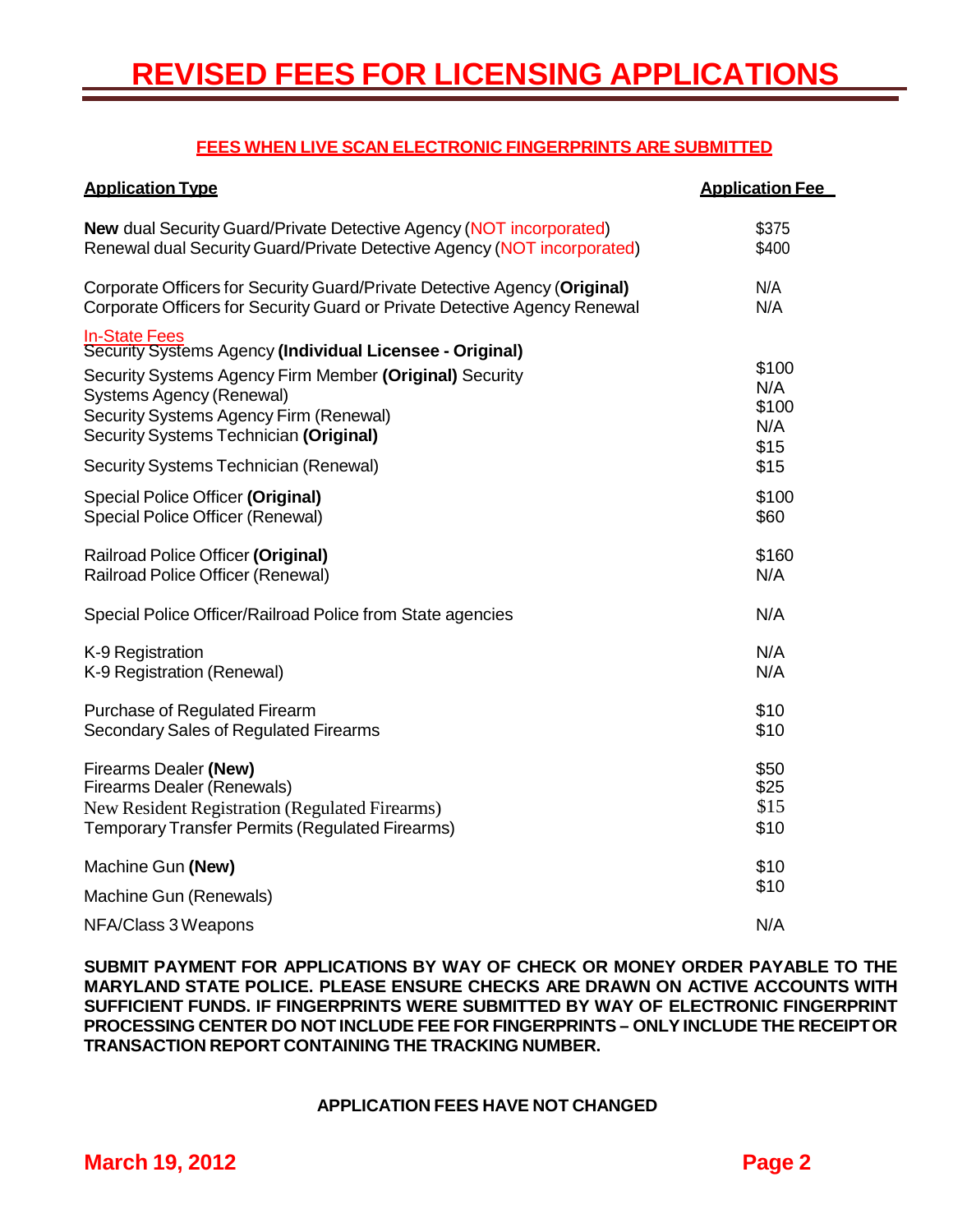# **REVISED FEES FOR LICENSING APPLICATIONS**

## **NON-MARYLAND RESIDENT APPLICANT - FEE SCHEDULE**

On occasion, out-of-state or non-Maryland residents are required to submit fingerprints to the Maryland State Police as part of an application process. Initial applications require submission of fingerprints to both the State, of Maryland and Federal Bureau of Investigation for comparison in fingerprint-based criminal history records systems.

## **If you are an out-of-state resident, supported by a valid out-of-state driver's license, The Maryland State Police will continue to accept rolled ink fingerprint cards. Onlyout-of-state residents may submit inked rolled fingerprints.**

Applicants submitting **FINGERPRINT CARDS** (inked and rolled) for federal and/or criminal record checks for Permits, Licenses, Commissions or any other type of certification or identification related to Licensing Division activities and/or responsibilities, via **FINGERPRINT CARD** submissions, are required to submit the fee for both the fingerprint and application processes.

ONLY ONE set of fingerprint card(s) will be needed for the initial application process. Dual applications, defined as one applicant applying for two separate permits and/or licenses, will require the submission of ONE SET of fingerprints card(s) with the application. Applicants submitting dual applications must submit a separate check or money order for each permit and/or license being sought.

#### **APPLICATIONS ACCOMPANIED BY FINGERPRINT CARDS SHOULD BE FORWARDED TO THE MARYLAND STATE POLICE, ACCOMPANIED BY A CHECK OR MONEY ORDER, PAYABLE TO THE MARYLAND STATE POLICE IN THE AMOUNT OF THE BELOW-LISTED APPLICABLE APPLICATION FEE(S):**

### **FEES WHEN FINGERPRINT CARDS ARE SUBMITTED**

| <b>Application Type</b>                             | <b>Application Fee</b> | <u>CJIS</u> | <u>FBI</u> | <b>Total fee</b> |
|-----------------------------------------------------|------------------------|-------------|------------|------------------|
| Handgun Permit (Original)                           | \$75                   | \$18        | \$12       | \$105.00         |
| Handgun Permit (Renewal)                            | \$50                   | N/A         | \$N/A      | \$50.00          |
| Security Guard Agency New (NOT incorporated)        | \$200                  | \$18        | \$12       | \$230.00         |
| Security Agency Renewal (NOT incorporated)          | \$200                  | N/A         | \$12       | \$212.00         |
| Security Guard Agency New (incorporated)            | \$375                  | \$18        | \$12       | \$405.00         |
| <b>Security Guard Agency Renewal (incorporated)</b> | \$400                  | N/A         | \$12       | \$412.00         |
| Security Guard (Original)                           | \$15                   | \$18        | \$12       | \$45.00          |
| Security Guard (Renewal)                            | \$10                   | N/A         | \$12       | \$22.00          |
| Private Detective Agency New (NOT incorporated)     | \$200                  | \$18        | \$12       | \$230.00         |
| Private Detective Agency Renewal (NOT incorporated) | \$200                  | N/A         | \$12       | \$212.00         |
| Private Detective Agency New (incorporated)         | \$375                  | \$18        | \$12       | \$405.00         |
| Private Detective Agency Renewal (incorporated)     | \$400                  | N/A         | \$12       | \$412.00         |
| Private Detective (Original)                        | \$15                   | \$18        | \$12       | \$45.00          |
| Private Detective (Renewal)                         | \$10                   | N/A         | \$12       | \$22.00          |

## **March 19, 2012 Page 3**